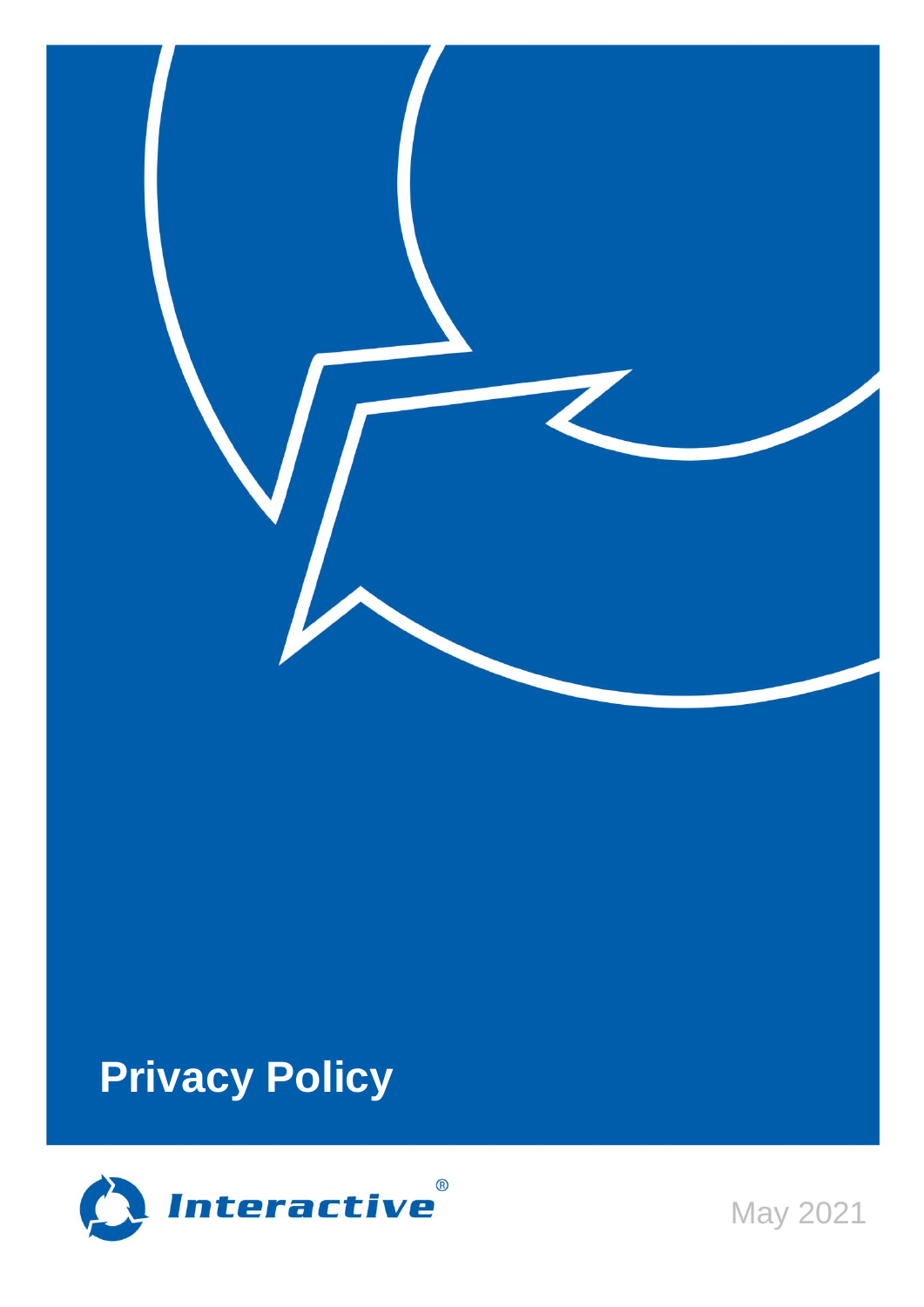

# **Privacy Policy**

Interactive Pty Ltd ("Interactive", "we" or "us") respects and upholds your right to privacy protection under the Privacy Act 1988 (Cth). We comply with the Australian Privacy Principles (**APPs**) under the *Privacy Act 1988* (Cth) (the "**Act**") in respect of the collection, use, disclosure and handling of personal information from individuals. This Privacy Policy details the practices we have adopted to protect your privacy so that you can feel confident about how we manage the personal information you entrust to us.

## **When does this Policy apply?**

This Policy applies if you are one of our clients, suppliers, vendors, partners, you use any of our services, or if you visit our website at www.interactive.com.au ("Site").

By providing personal information to us, you authorise us to collect, hold, use, disclose and otherwise process that information in accordance with, and for the purposes specified in, this Policy.

## **When do we collect personal information?**

Under the Act, Personal information is any "information or an opinion about an identified individual, or an individual who is reasonably identifiable:

- Whether the information or opinion is true or not; and
- Whether the information or opinion is recorded in a material form or not."

We collect personal information (including contact name, telephone number, address details, email addresses, identity details such as your photo or image, occupation, employer, education and qualifications etc) in a range of contexts including:

- 1. when entering into relationships with new clients;
- 2. when individuals apply for employment with us;
- 3. when we have requested information via our web site at www.interactive.com.au;
- 4. when visitors attend our facilities;
- 5. when providing services to our clients.

You do not have to provide us with your personal information or you may choose to remain anonymous or use a pseudonym. However we will not be able to provide you with the services or information you have requested or allow you entry to our facilities.

# **What do we do with personal information?**

We may use personal information:

- to enable us to provide services to our clients;
- to communicate information about our services;
- for our internal administrative, planning, product development, marketing and research requirements;
- to manage safety and security at our facilities; and
- to consider the suitability of applicants for employment with us.

We may outsource some of our functions (including as part of the provision of services) to third parties, which may involve the disclosure of personal information to, or processing of personal information by, third parties. The third parties may operate in part or full outside Australia. We will take reasonable steps to ensure that these third parties do not process the information for purposes other than for which the information is disclosed.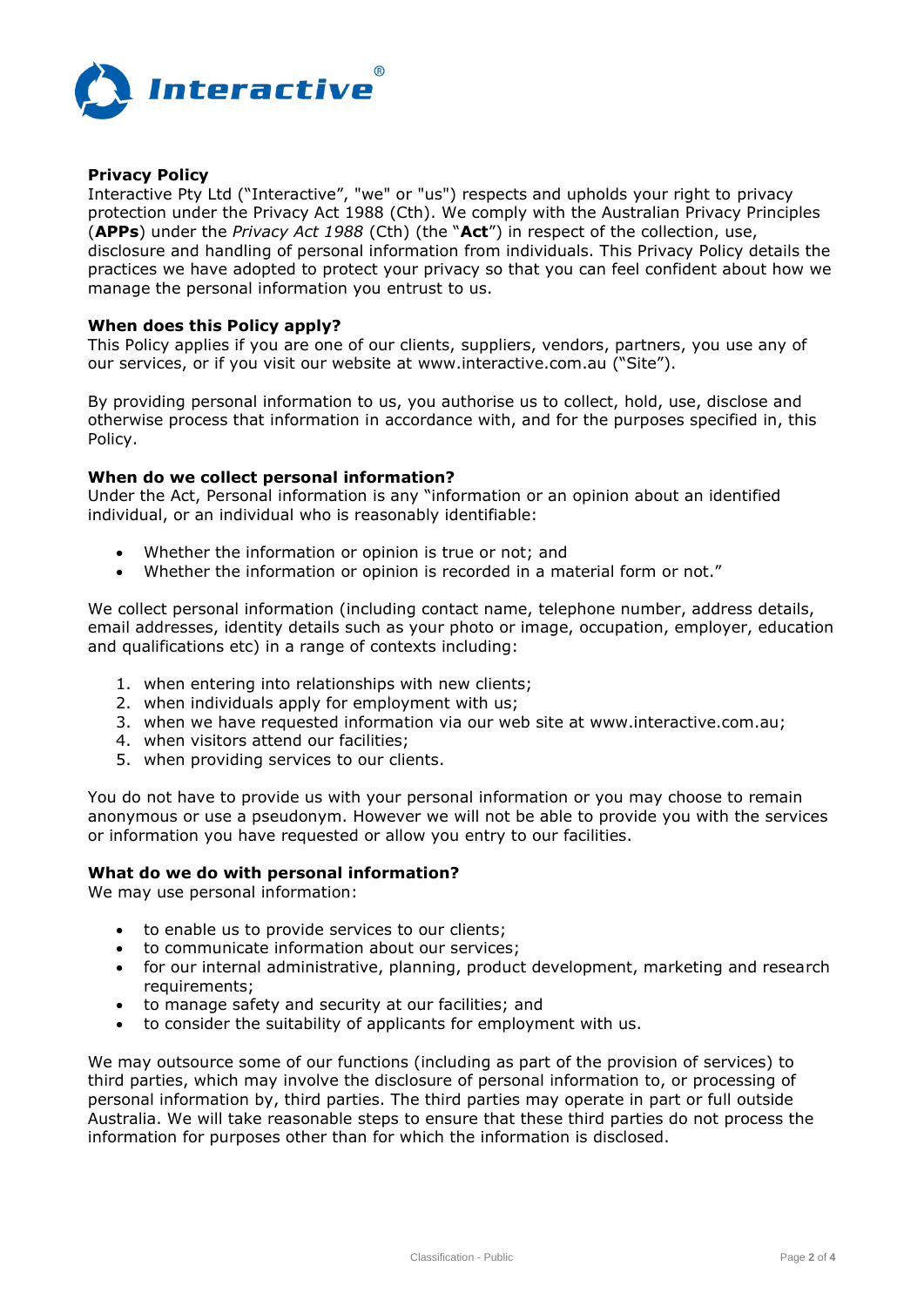

At any time you may opt-out of receiving any communications from us (other than as required for the operation of our business e.g. regarding payment of accounts) by either clicking on the unsubscribe button in email communications or contacting us on the contact details included in this Policy.

# **How do we use "cookies" and "log files"?**

We log IP addresses (i.e. the electronic addresses of computers connected to the Internet) for controlling SPAM and preventing malicious attacks on our website interactive.com.au.

We use this information to track behaviours over the internet and for remarketing to advertise online. Third-party vendors, including Google, show our ads on sites across the internet and use cookies to serve ads based on past visits to our website. Visitors to the website can opt out of Google's use of cookies by visiting Google's Ads Settings

<http://www.google.com/settings/ads> or by visiting the Network Advertising Initiative opt out page [http://www.networkadvertising.org/managing/opt\\_out.asp.](http://www.networkadvertising.org/managing/opt_out.asp)

## **What do we do to safeguard personal information?**

We take all reasonable steps to maintain the security of the personal information we collect and hold most of which is in electronic records. We use a variety of secure techniques to protect your information, including secure servers, encryption, and firewalls.

We will only keep your personal information while it is necessary for one of the purposes for which we have collected it or while otherwise required or permitted by law. Otherwise, we will take reasonable steps to destroy or permanently de-identify your personal information. We may use any de-identified information for marketing purposes, to improve products and services that we provide to our customers and for research purposes

## **Access and Correction**

At your written request, we will provide you with access to your personal information. We may not give access in circumstances which are set out in the Privacy Act (APP12), such as where providing you with access would unreasonably impact on the privacy of others or where we are required or authorised by law to deny access. If we refuse your request, we will explain our decision in writing.

Interactive may charge a fee for the retrieval of this information.

If your personal details change, you may ask us to correct or update it. If we do not agree that your information needs correcting, we will explain our decision in writing.

To request access to or correction of your personal information, please contact us on the contact details included in this policy.

## **Links**

Our website may contain links to other sites operated by third parties. We make no representations or warranties as to the privacy practices of any third-party site and are not responsible for the privacy policies of other sites.

# **Future Changes to our Privacy Policy**

We may change this policy from time to time and will post an updated version of this policy on our website. Any changes will take effect from the date the updated document is posted. This document represents our policy as at May 2021.